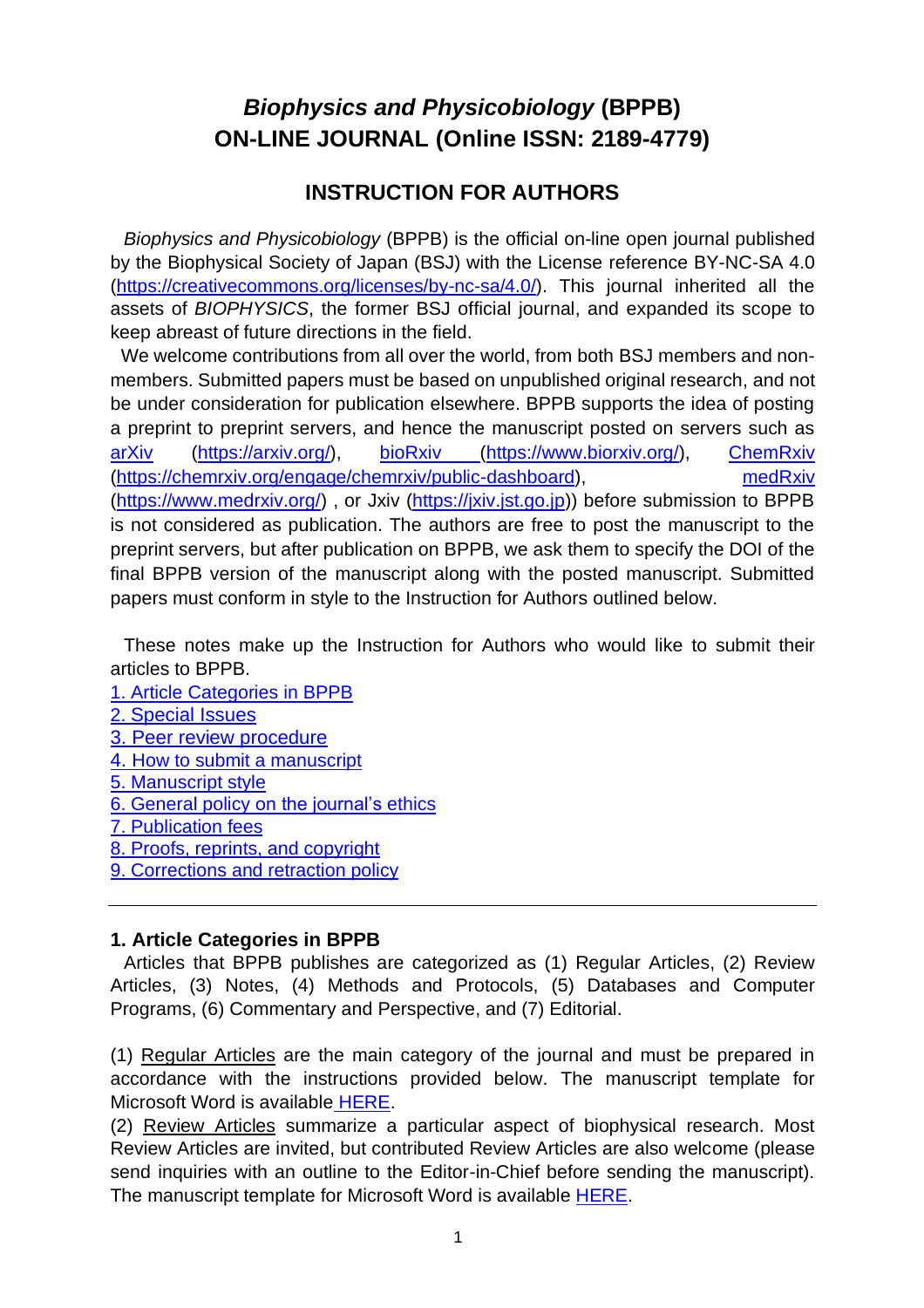(3) Notes are short articles that are not necessarily categorized as Regular Articles because of the content, and may contain important information on new devices and/or new ideas, including hypothetical comments that are useful for researchers working in the field of biophysics. The goal of this category is to encourage critical evaluation of concepts, idiosyncratic viewpoints, and challenges to ideas. However, the manuscript should go through rigorous review, and the ideas should be based on sound data without excessive speculation. The manuscript template for Microsoft Word is available [HERE.](https://www.biophys.jp/dl/biophysics_and_physicobiology/BPPB_NoteTemplate.zip)

(4) Methods and Protocols cover new methods or significant new advancement of established methods that will be widely applicable to the field of experimental and computational biophysics. The manuscript template for Microsoft Word is available [HERE.](https://www.biophys.jp/dl/biophysics_and_physicobiology/BPPB_M&PTemplate.zip)

(5) Databases and Computer Programs should be a description of the core data or software that would be useful for biophysics studies. The databases/computer programs should be available via a website designated by the authors or via BPPB. The review process for this category is based on the functionality of the database/computer program. The manuscript template for Microsoft Word is available [HERE.](https://www.biophys.jp/dl/biophysics_and_physicobiology/BPPB_DatabaseTemplate.zip)

(6) Commentary and Perspective introduces hot topics in the field of biophysics and topics with global collaborations. Most of the Articles in Commentary and Perspective are invited from the organizers of the annual BSJ meetings or other scientific meetings, but contributed articles are also welcome (please send inquires with an outline to Editor-in-Chief before sending the manuscript). The manuscript template for Microsoft Word is available [HERE.](https://www.biophys.jp/dl/biophysics_and_physicobiology/BPPB_C&PTemlate.zip)

(7) Editorial is written by the Editor-in-Chief, Editorial Board members and Guest Editor-in-Charge for Special Issues. It introduces new policies, comments and new editorial board members. The manuscript template for Microsoft Word is available [HERE.](https://www.biophys.jp/dl/biophysics_and_physicobiology/BPPB_EditorialTemplate.zip)

#### <span id="page-1-0"></span>**2. Special issues**

We welcome a proposal of a topic as a Special Issue, which is in principle composed of more than four articles focusing on a particular biophysical issue, from the members of the Society, the Editorial Board, Associate Editors and Advisory Board. The proposer should contact the Editor-in-Chief directly, and may take on duties as a Guest Editor-in-Charge. Note that all the manuscripts in these Special issues are reviewed, and the publication fees must be paid. In addition, the proceedings of a scientific meeting can be considered for a special issue publication.

#### <span id="page-1-1"></span>**3. Peer review procedure**

If a submitted manuscript does not conform to the journal scope, or other inadequacies are found, the Editor-in-Chief reserves the right to reject the manuscript without review. Manuscripts are handled through the peer review process and edited by an Editor-in-Charge, selected from the Associate Editors, the Advisory Board members, the Editorial Board members or the Editor-in-Chief, who are introduced in the web page of our Editorial Board. Manuscripts are sent out for peer review to two or more reviewers. The Editor-in-Charge may suggest to the authors that the linguistic accuracy of the manuscript should be improved when the manuscript is poorly written. In that case, the Editorial office may support the authors by introducing a professional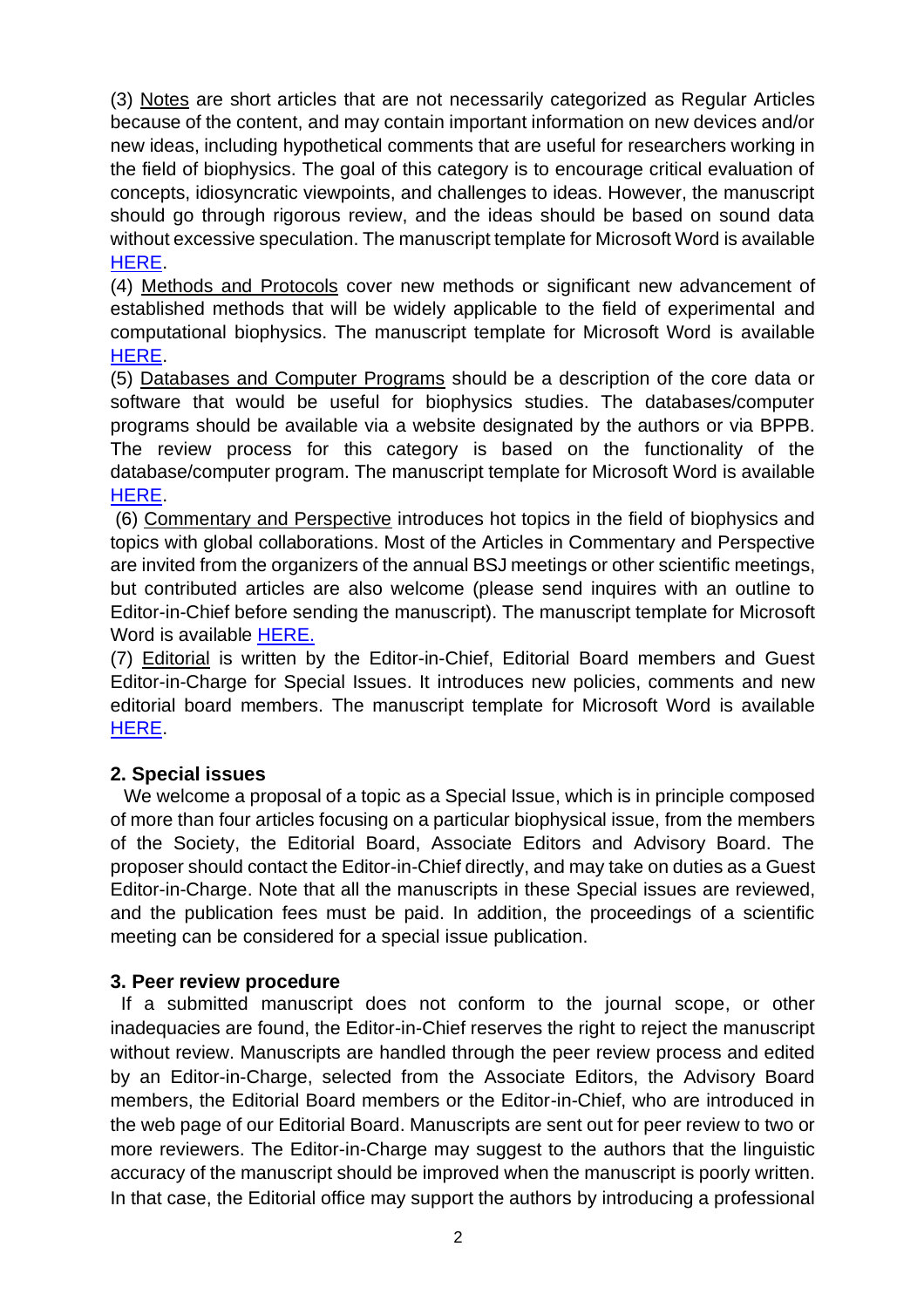English proofreader.

Authors who have been requested to revise their manuscript should send the revised version to the handling editor within 90 days of receiving the editorial decision. Otherwise, the submitted manuscript will be regarded as withdrawn, or if the authors would like to request more time to revise their manuscript following additional research, please inquire at the Editorial Office.

## <span id="page-2-0"></span>**4. How to submit a manuscript**

Manuscripts should be submitted using ScholarOne Manuscripts (**S1M**) [Submission](https://mc.manuscriptcentral.com/biophysics)  System for *[Biophysics and Physicobiology](https://mc.manuscriptcentral.com/biophysics)* [\(https://mc.manuscriptcentral.com/biophysics\)](https://mc.manuscriptcentral.com/biophysics).

S1M will automatically convert the uploaded files into single PDF and HTML documents so that they can be viewed and printed for peer review. Authors must verify that the PDF file is satisfactory and complete. If the converted PDF file is incorrect, please convert your manuscript to a PDF file by yourself, and submit it using the S1M submission system.

We started using the Manuscript Transfer system (B2J) from bioRxiv to BPPB in November 2020 as a B2J partner of bioRxiv, in order to save authors time by transmitting their manuscript files and metadata directly from bioRxiv to BPPB. Authors do not have to spend time re-loading manuscript files and re-entering author information at the BPPB website. See [the web site of bioRxiv](https://www.biorxiv.org/about-biorxiv) [\(https://www.biorxiv.org/about-biorxiv\)](https://www.biorxiv.org/about-biorxiv). The authors are requested to input some additional information on the BPPB web site after transmitting their manuscript.

If there are any problems with on-line submission, please contact the editorial office below.

The Editorial office of Biophysics and Physicobiology

c/o Nakanishi Printing Co., Ltd.

Ogawa Higashi-iru, Shimodachiuri-dori, Kamigyo-ku, Kyoto 602-8048, JAPAN

TEL: +81-75-441-3155

FAX: +81-75-417-2050

E-mail: [biophysics\[AT\]nacos.com](mailto:biophysics@nacos.com)

\* Please replace [AT] with @

Please note the following points when using the on-line submission system:

(1) Use a conventional web browser to access the on-line submission system. During the submission process, do not use the "Back" button on your browser to return to the previous page.

(2) Do not use the enter key on your keyboard to jump to the next input field. Instead, use the tab key or click on the field. The enter key is recognized as a jump to the next page.

(3) Do not include spaces and Japanese characters (multi-byte codes) in the file name or file path. Use only alphanumeric characters.

(4) The size of each file that is uploaded using the on-line submission system such as text, tables, figures and supplementary material (if any), should be no more than 20 MB. When the supplementary materials are larger than 20 MB, please upload them to another relating BPPB data repository, [J-STAGE Data](https://jstagedata.jst.go.jp/) [\(https://jstagedata.jst.go.jp/\)](https://jstagedata.jst.go.jp/). In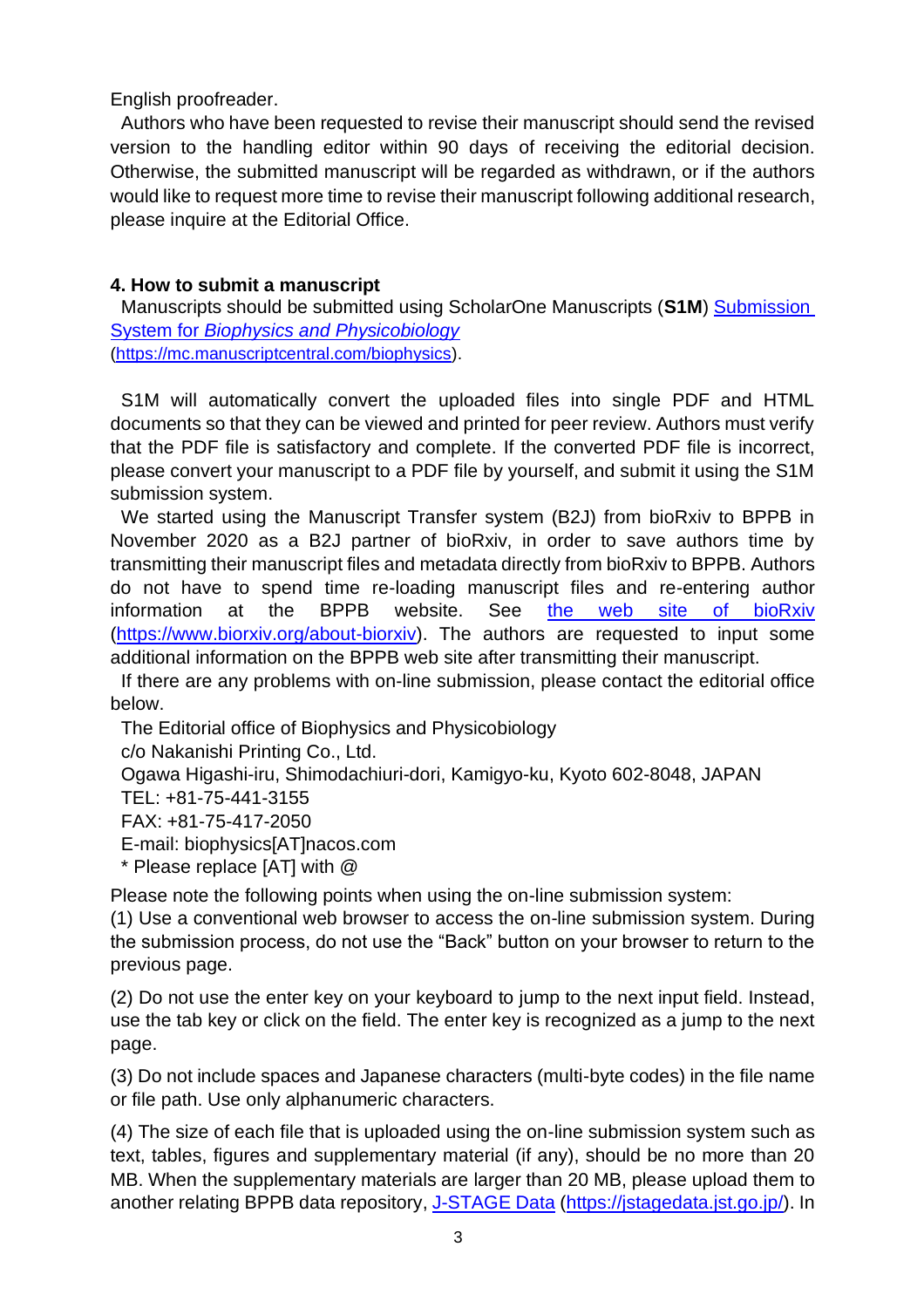this case, please contact the Editorial office.

#### <span id="page-3-0"></span>**5. Manuscript Style**

The following materials in electronic form are required for submission. **The text including Tables and Figures, and supplementary materials (if any) are required for initial submission.**

### **(1) Text**

The text file should include the title, the author name(s), text, and references as in **the template file for each Category**. All the URLs on the Word file should be hyperlinked.

#### **For authors who use the template file:**

Page 1 of the template file should contain the **article title**, **author name(s), affiliation(s), address(es), an abstract, keywords, and a significance statement**. The complete postal address and the ORCID iD of the corresponding author should be indicated on the footer of page 1. An E-mail address can be added if the corresponding author(s) wishes. An **abstract of no more than 250 words** is required. The abstract must not include references. For the "Editorial" or "Commentary and Perspective" categories, an abstract is not necessary. A list of up to five **keywords**, which have not been used in the title, should be provided below the abstract. **A short statement of less than 100 words about the significance** of the paper should be added, but it is not necessary for "Editorial" or "Commentary and Perspective". This significance statement will also be published on the Society News website.

Following the above information, **Introduction, Materials and Methods** (or Methods), **Results, Discussion** (or Results and Discussion), **Conclusion, Conflict of Interest, Author Contributions**, (A comment about deposition to a preprint server if the authors have deposited the file there: e.g. A preliminary version of this work was deposited in arXiv (ID, DOI or URL) on August 13, 2020.), **Acknowledgements and References**, should be arranged in this order.

When you paste the copied content that has already been prepared in the other document where the style is defined differently from that in the template file, please paste it with the option of "Use Destination Style", so as to keep the style of the template.

Use only1-byte and/orASCII-code fontsfor alphanumeric characters.When Greek characters are used, please do not use "symbol" fonts, but use the Unicode characters with the font, Times New Roman. For how to input the Unicode characters from "0391" to "03C9" for Greek characters, please refer to the Microsoft Support Service [\(https://support.microsoft.com/\)](https://support.microsoft.com/) to input "Special Characters" or to insert mathematical symbols using "Equation tools". The simple alternative is to copy and paste the Greek characters from the examples in the Template.

**Figures and Tables** should be embedded in the template file at the appropriate locations. Tables and captions should be inserted using the Text-box tool in Microsoft Word. In addition, the authors are requested to submit those figures separately in order to show high-resolution figures in the HTML version on the BPPB website, as indicated below.

At the header on each odd page from page 3, a **Running Title** not exceeding 50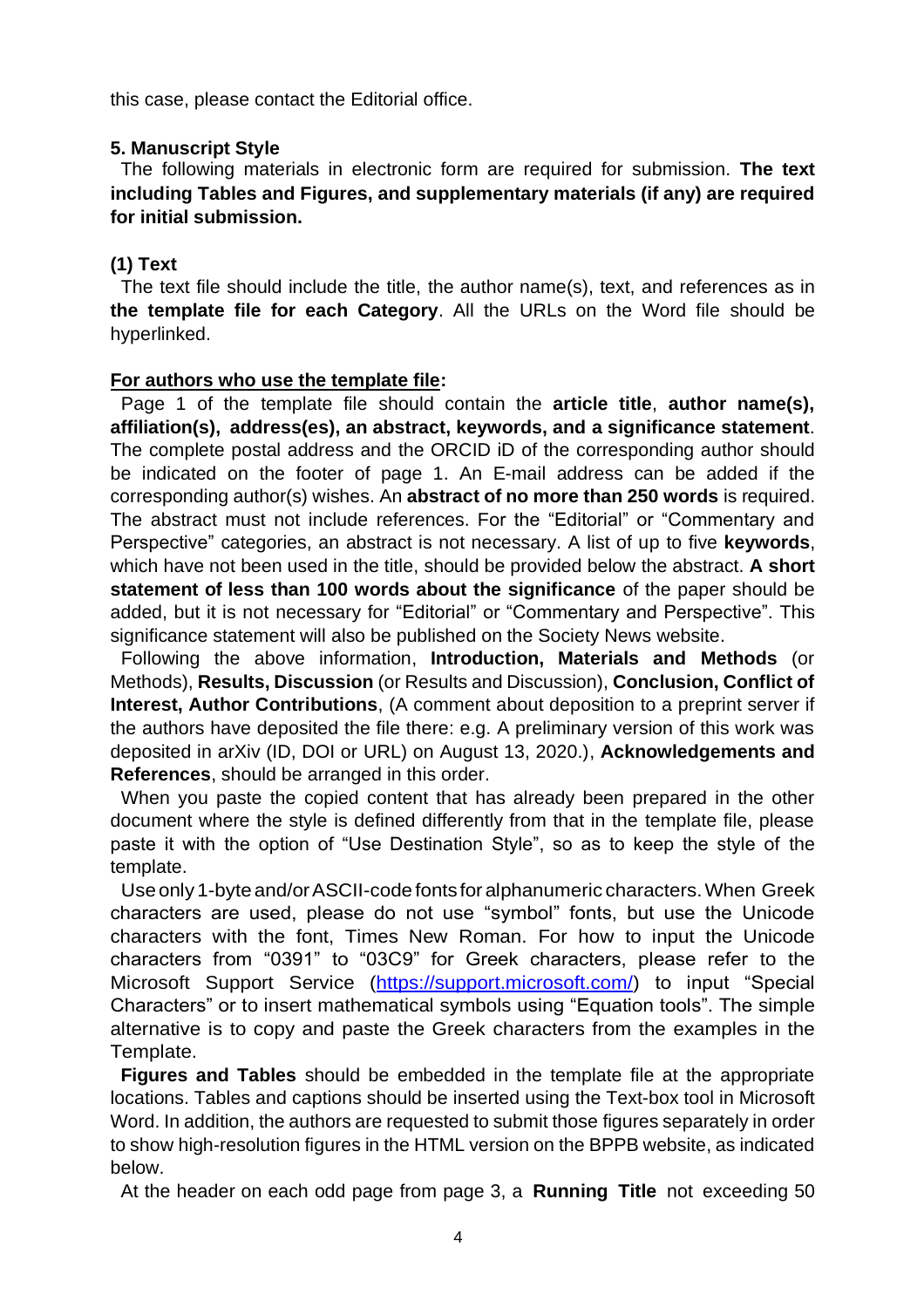characters including spaces is required, but it is not necessary for "Editorial" or "Commentary and Perspective".

Text footnotes are not allowed at all from page 2 onwards.

#### **For authors who do not use the template file:**

Manuscripts should be double-spaced throughout, formatted for A4 (297 x 210 mm portrait) or Letter size paper, and have approximately 25 mm (one inch) margins on all sides.

Page 1 should contain the **article title, author name(s), affiliation(s), address(es)**, and a **running title** (not exceeding 50 characters including spaces). The running title is not necessary for "Editorial" or "Commentary and Perspective". The complete postal address and the ORCID iD of the corresponding author should be given. An E-mail address can be added if the corresponding author(s) wishes.

Page 2 should contain an **abstract of no more than 250 words**. The abstract must not include references. For the "Editorial" or "Commentary and Perspective" categories, an abstract is not necessary. A list of up to five **keywords**, which have not been used in the title, should be provided below the abstract.

In Page 3, **a short statement of less than 100 words about the significance** of the paper should be added, but it is not necessary for "Editorial" or "Commentary and Perspective.

From Page 4 onwards, I**ntroduction, Materials and Methods** (or Methods), **Results, Discussion** (or Results and Discussion), **Conclusion, Conflict of Interest, Author Contributions,** (A comment about deposition to a preprint server if the authors have deposited the paper: e.g. A preliminary version of this work was deposited in arXiv (ID, DOI or URL) on August 13, 2020.), **Acknowledgements, References, Figure Legends, and Tables** should be arranged in this order.

Use only1-byte and/orASCII-code fontsfor alphanumeric characters.When Greek characters are used, please do not use "symbol" fonts, but use the Unicode characters with the font, Times New Roman. For how to input the Unicode characters from "0391" to "03C9" for Greek characters, please refer to the Microsoft Support Service [\(https://support.microsoft.com/\)](https://support.microsoft.com/) to input "Special Characters" or to insert mathematical symbols using "Equation tools".

Text footnotes are not allowed.

#### **(2) Tables**

All tables must be cited in the text. Number the tables consecutively with Arabic numerals (for example "Table 3"), in the order of their appearance in the text. Supply a short explanatory title above the body of the table, and table footnotes lettered a, b, c, and so forth, below the body of the table. Do not use vertical lines.

#### **(3) Figures**

All figures must be cited in the text. Number the figures consecutively with Arabic numerals (for example "Figure 3"), in the order of their appearance in the text. The dimensions of each illustration, photograph, or composite imagery should be no larger than the size of the manuscript page.

Figures must be at a resolution high enough for printing. **Electronic files of photographs and illustrations should be at 300 dpi resolution** in gray scale or color at the size being printed. We accept **figure files in TIFF, PNG or JPEG formats**.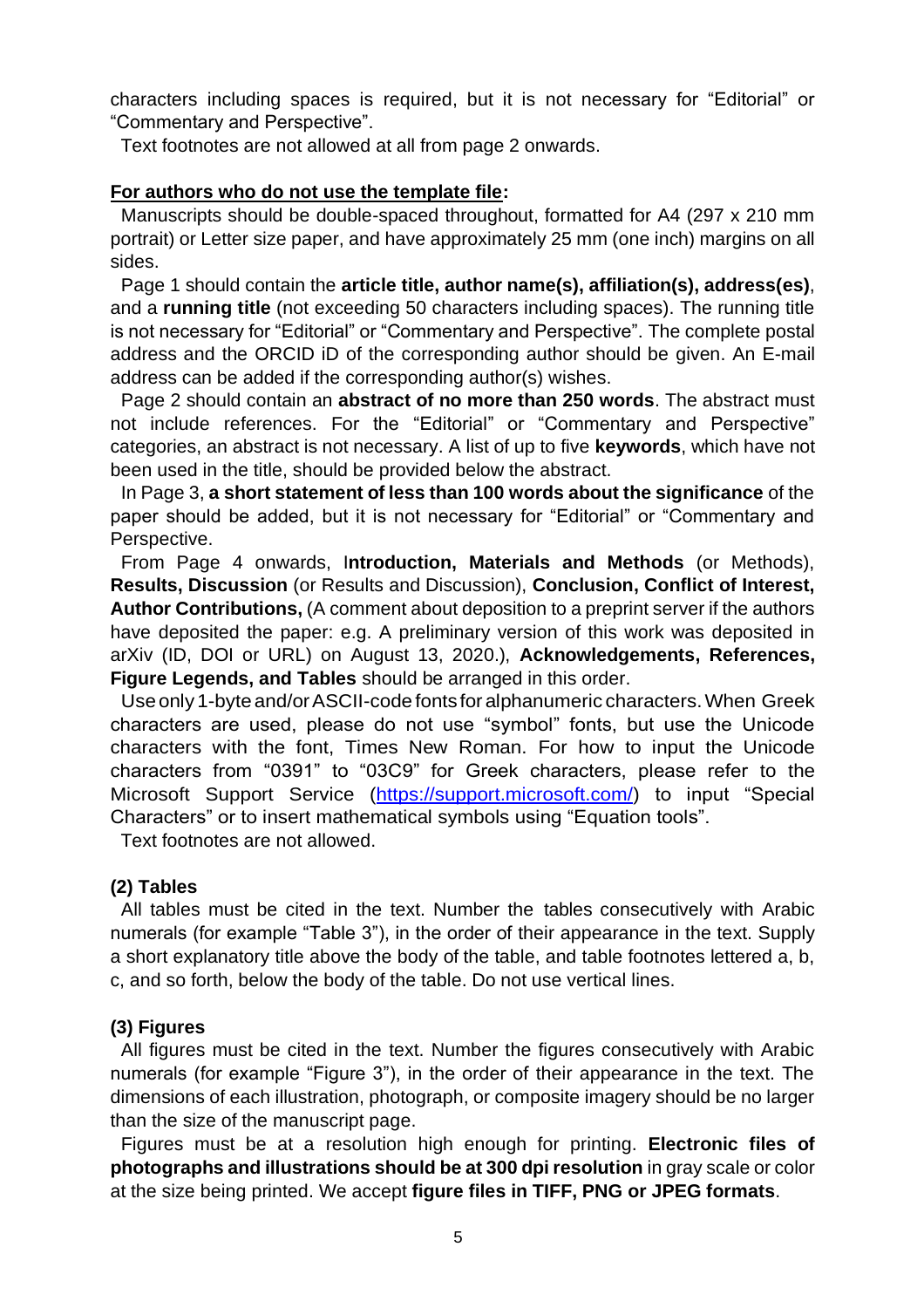#### **(4) Supplementary materials**

- a. It is not necessary to add a cover page for Supplementary materials.
- b. **As Supplementary materials, image files should be in TIFF, EPS, JPEG, PNG or PDF format, and movie files in MPEG or AVI format**.
- c. The file name extension should be one of the following as appropriate; jpg, jpeg, tif, tiff, eps, png, pdf, mpeg or avi.
- d. Do not include spaces or Japanese characters (multi-byte codes) in the file name or the file path: Please use alphanumeric characters only.
- e. **Title of the material** should be, for example, **"Supplementary Text S1", "Supplementary Table S1", and "Supplementary Figure S1"**.
- f. When a text with or without Supplementary Figures and/or Supplementary Tables is added as a **Supplementary Text**, please upload the **PDF** file.

#### **(5) Graphical Abstract**

One figure in color or monochrome that depicts the content of the manuscript should be attached. The figure is used as the graphical abstract, which appears on the J-STAGE website, for every paper except "Editorial" or "Commentary and Perspective" papers, and it will be considered as a candidate for the Cover Picture of the current or next Volume. The figure should not infringe the copyright of any publication. The figure may be the same as one, or a part of one, that appears in the manuscript. The format of the graphical abstract should be TIFF, PNG or JPEG, and the resolution should be 300 dpi.

#### **(6) References**

References should be numbered sequentially as they appear in the text, tables and figure legends. When cited in the text, reference numbers must be put in brackets in the form [1,3,5-8] before a 'period' or a 'comma'. References to "unpublished data" and "personal communications" should not appear in the reference list, but appear parenthetically in the text following the name(s) of the source of information, as in (Yamada, T., personal communication), (Suzuki, M., Yoshida, M., unpublished data). Be sure to verify the wording of any personal communication with the person who supplied the information and obtain his/her approval for the use of his/her name in connection with the quoted information.

All references should be listed in numerical order, starting on a new page, under the heading "References".

Please use normal fonts for the Reference list without using italics or boldface, except for some special characters in the article title. Abbreviated Journal titles follow the Index Medicus/MEDLINE format, which can be found at NLM Catalog: Journals referenced in the NCBI Database:<https://www.ncbi.nlm.nih.gov/nlmcatalog/journals/>

When the Reference has a Digital Object Identifier (DOI), it should be added by its URL. The DOI for each Reference can be searched, for example, using the "free DOI lookup site" provided by Crossref: [https://www.crossref.org/guestquery/.](https://www.crossref.org/guestquery/) Please follow the bibliographic style for the Reference list as in the next examples.

a. For a journal article with less than seven authors, list all the authors:

[1] Harada, Y., Funatsu, T., Murakami, K., Nonoyama, Y., Ishihama, A., Yanagida, T. Single-molecule imaging of RNA polymerase-DNA interactions in real time.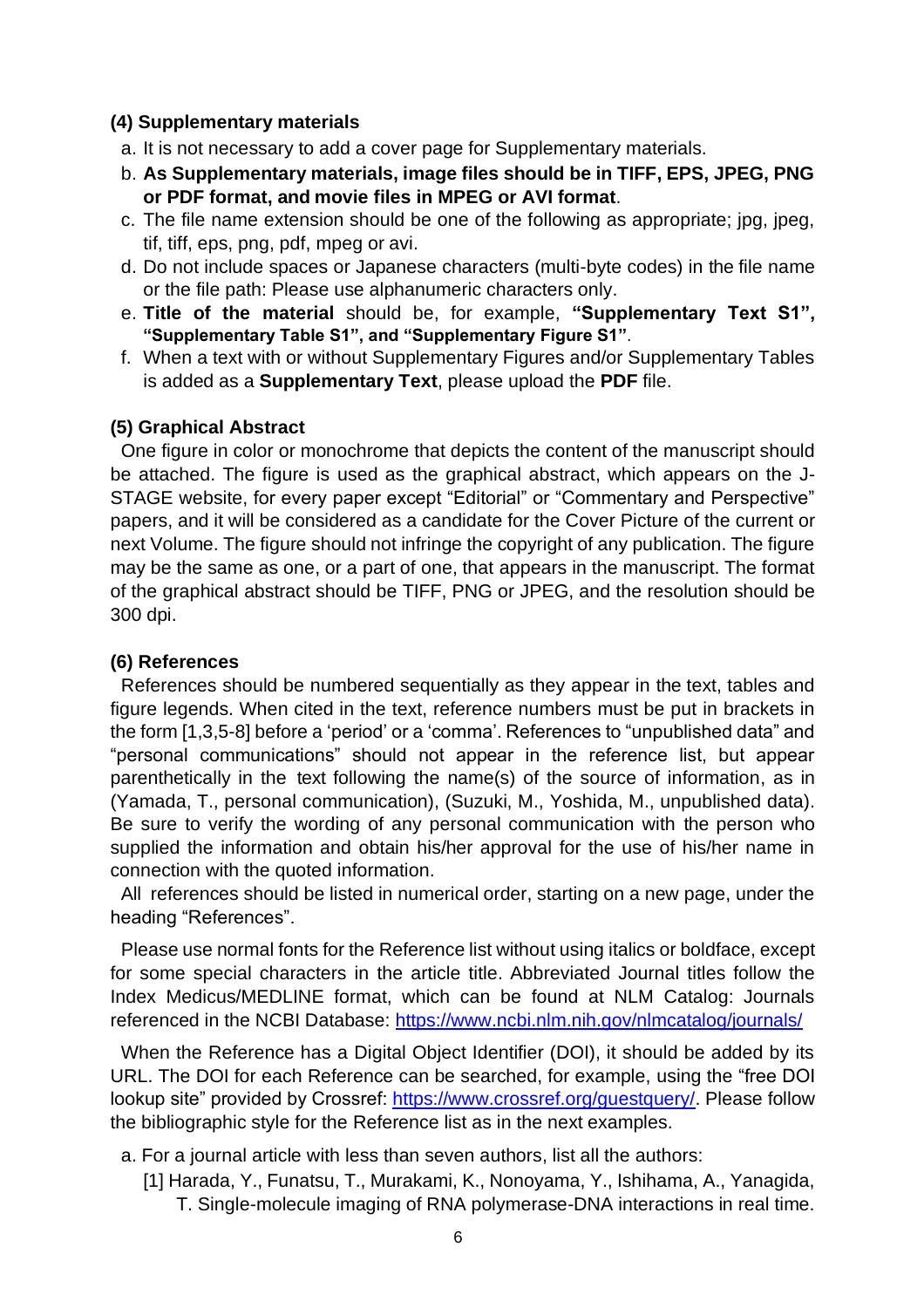Biophys. J. 76, 709–715 (1999). [https://doi.org/10.1016/S0006-](https://doi.org/10.1016/S0006-3495(99)77237-1) [3495\(99\)77237-1](https://doi.org/10.1016/S0006-3495(99)77237-1)

For more than six authors, list the first six authors followed by "et al.":

- [2] Komatsu, H., Hayashi, F., Sasa, M., Shikata, K., Yamaguchi, S., Namba, K., et al. Genetic analysis of revertants isolated from the rod- fragile *fliF* mutant of *Salmonella*. Biophys. Physicobiol. 13, 13–25 (2016). [https://doi.org/10.2142/biophysico.13.0\\_13](https://doi.org/10.2142/biophysico.13.0_13)
- b. For a chapter in an edited book:
	- [3] Go, M. Protein structures and split genes. in Adv. Biophys. (Kotani, M. ed.) vol. 19, pp. 91–131 (Japan Sci. Soc. Press and Elsevier Sci. Pub., Tokyo and Limerick, 1985).
- c. For a book by one or more authors:
	- [4] Oosawa, F., Asakura, S. Thermodynamics of the Polymerization of Proteins (Academic Press, New York, 1975).
- d. For an article in a preprint server by one or more authors:
	- [5] Ichimura, T., Kakizuka, T., Horikawa, K., Seiriki, K., Kasai, A., Hashimoto, H., et al. Exploring rare cellular activity in more than one million cells by a transscale-scope. bioRxiv (2020).<https://doi.org/10.1101/2020.06.29.179044>

If an article has been accepted for publication by a journal, but has not yet appeared in print, the reference should be styled as follows:

[6] Itoh, H., Takahashi, A., Adachi, K., Noji, H., Yasuda, R., Yoshida, M., et al. Mechanically driven ATP synthesis by F1-ATPase. Nature (in press). <https://doi.org/10.1038/nature02212>

When referring to macromolecular structures, please use [PDB ID: <PDB ID>] (https://doi.org/10.2210/pdb<PDB ID>/pdb) in the text, where <PDB ID> stands for the familiar four-character PDB accession code (e.g., [PDBID: [6qw9\]](https://doi.org/10.2210/pdb6qw9/pdb)).

<span id="page-6-0"></span>The use of "in preparation" and "submitted for publication" is not allowed in the Reference list.

The above bibliographic style in the Reference list is described by the Citation Style Language (CSL) as "biophysics-and-physicobiology.csl" at the GitHub site, [https://github.com/citation-style-language/styles,](https://github.com/citation-style-language/styles) and it is also available from the Zotero site, [http://www.zotero.org/styles/biophysics-and-physicobiology.](http://www.zotero.org/styles/biophysics-and-physicobiology) The CSL can be used by Mendeley Free/Desktop [\(https://www.mendeley.com/\)](https://www.mendeley.com/) or Zotero tools [\(https://www.zotero.org/\)](https://www.zotero.org/) for managing the Reference list. The procedure to obtain the citation style by the Mendeley system is briefly described by the BPPB Editorial office, and it is available at [https://www.biophys.jp/dl/biophysics\\_and\\_physicobiology/MendeleyUsageForBPPB](https://www.biophys.jp/dl/biophysics_and_physicobiology/MendeleyUsageForBPPB.zip) zip. For the Zotero system, it is also available at [https://www.biophys.jp/dl/biophysics\\_and\\_physicobiology/ZoteroUsageForBPPB.zi](https://www.biophys.jp/dl/biophysics_and_physicobiology/ZoteroUsageForBPPB.zip) [p.](https://www.biophys.jp/dl/biophysics_and_physicobiology/ZoteroUsageForBPPB.zip)

The output style for EndNote, "Biophysics\_and\_Physicobiology.ens" was prepared courtesy of USACO Corporation, [https://www.usaco.co.jp/endnote/,](https://www.usaco.co.jp/endnote/) and its usage is described at [https://support.clarivate.com/Endnote/s/article/EndNote-Install-](https://support.clarivate.com/Endnote/s/article/EndNote-Install-Additional-Output-Styles?language=en_US)[Additional-Output-Styles?language=en\\_US](https://support.clarivate.com/Endnote/s/article/EndNote-Install-Additional-Output-Styles?language=en_US)

The above tools or web sites for the bibliographic style do not always provide the correct citation style, which the BPPB requests. The authors are required to confirm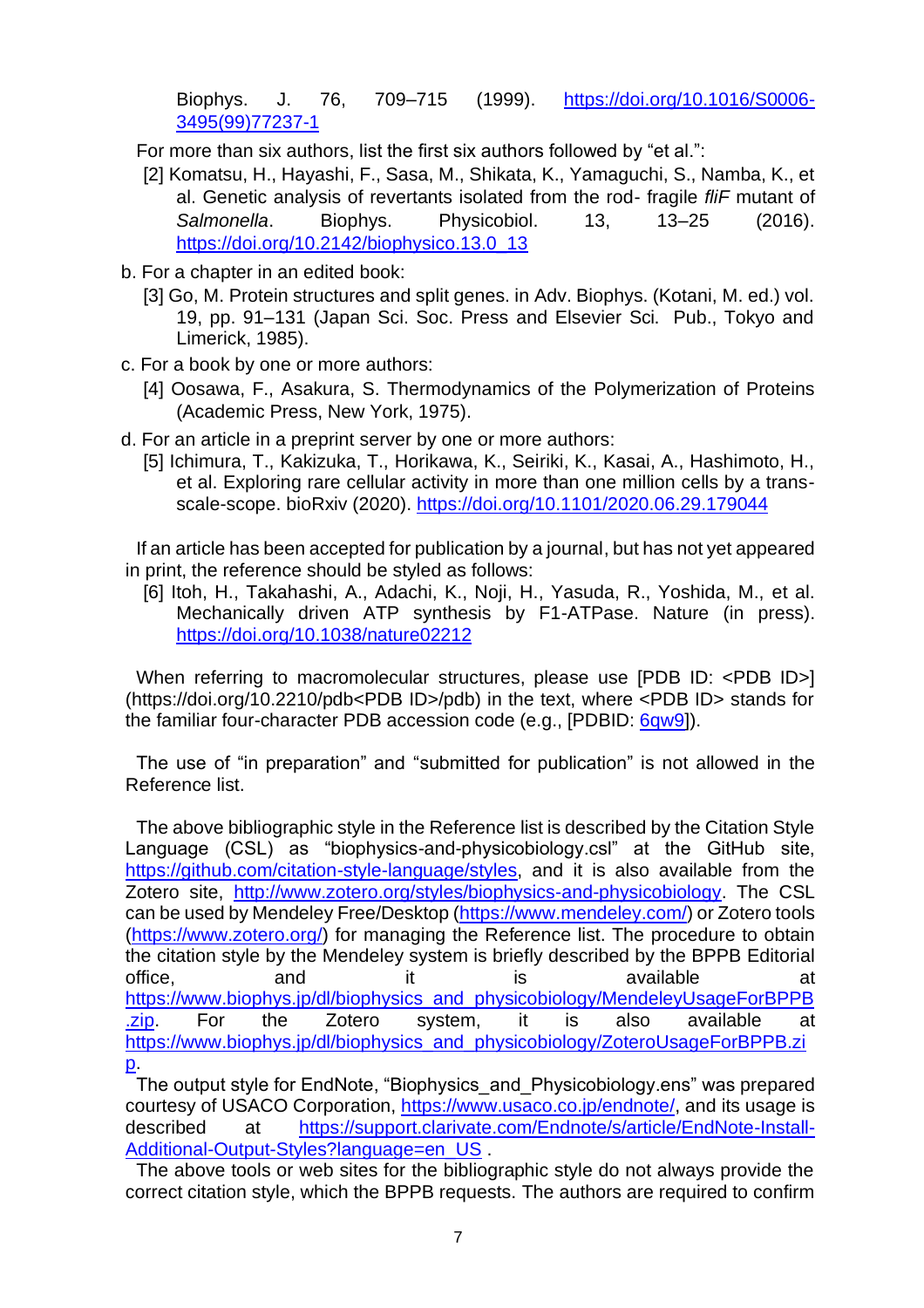the citation style before submitting their article.

#### **6. General policy for ethics of the journal**

Authors must declare the following information before the Reference section.

#### **(1) Conflicts of Interest**

The policy of BPPB requires that all authors should reveal any financial interests or connections, direct or indirect, or other situations that may raise the question of bias in the reported work. The following is an example of such a statement:

A, B, and C declare that they have no conflict of interest.

D declares that she has no conflict of interest.

E has received research grants from Drug Company F.

#### **(2) Ethics Standards**

Any submitted manuscript should be the authors' own original work that has not been previously published elsewhere. The editors assume that the submitted manuscript should include appropriate credit for the meaningful contributions of co-authors and co-researchers, and should be appropriately placed in the history of the research. Plagiarism in all its forms constitutes unethical publishing behavior and is unacceptable. Duplicated submission is not allowed even when the other publication is not made in English. The editors reserve the right to check for plagiarism if doubt arises.

Titles and abstracts of manuscripts may not contain the positive words: "New", "Novel", "First", "Unprecedented", or other similar descriptive words, and their adjectives. In addition, claims such as "for the first time" should be used carefully in the manuscript.

Authors may be asked to provide raw data in connection with the manuscript, and should be prepared to provide access to such data for a reasonable time after publication. Sequence and structural information of biological materials should be submitted to public databases and an Identification code should be obtained before submitting the manuscript. The identification code should be given in the manuscript.

For original research manuscripts, reporting experiments on live vertebrates and/or higher invertebrates, authors must include a brief statement identifying the institutional and/or licensing committee approving the experiments in the methods section. For experiments involving human subjects, authors must identify the committee approving the experiments, and include with their submission a statement confirming that informed consent was obtained from all subjects. All experiments must have been conducted according to the principles expressed in the Declaration of Helsinki and the Methods section must include the required ethics statements. See, for example, the NIH ethical guidelines. <https://clinicalcenter.nih.gov/recruit/ethics.html>

#### **(3) Informed Consent**

If the subjects are human, authors are required to ensure that the following guidelines are followed, as recommended by the International Committee of Medical Journal Editors. See, for example, "Uniform requirements for manuscripts submitted to biomedical journals" (1997), Pathology, Vol. 29, No. 4, Pages 441–447. [https://doi.org/10.1080/00313029700169515.](https://doi.org/10.1080/00313029700169515) When informed consent has been obtained, it should be indicated in the submitted article. Identifying information, including subjects' names, initials, or hospital numbers, should not be published in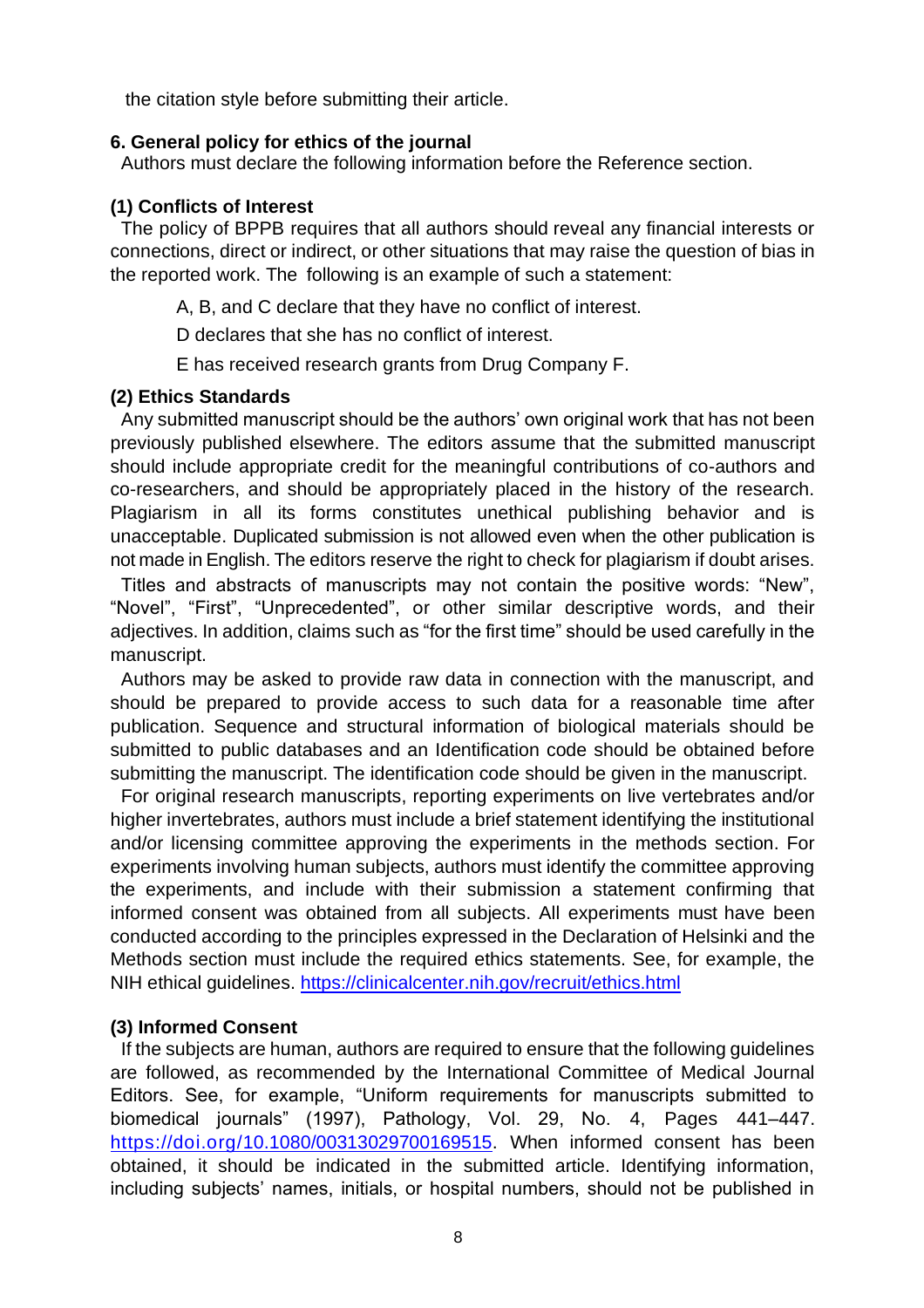written descriptions, photographs, or pedigrees unless the information is essential for scientific purposes and the patient (or parent or guardian) gives written informed consent for publication.

## **(4) Author Contribution**

All persons designated as authors should qualify for authorship.

- To qualify for authorship, an author should contribute to:
- a. Conception and design of the work, acquisition of data, or analysis and interpretation of data,
- b. Drafting the article or revising important aspects of the intellectual content, and
- c. Final approval of the version to be published.

The contribution of all the authors should be listed in a separate section at the end of the manuscript. For example,

- A, B, and C directed the entire project and co-wrote the manuscript.
- D synthesized and characterized materials. E carried out diffractometry analyses. F performed NMR measurements.
- G and H carried out *ab initio* calculations.

For an article by a single author, the example is as follows:

• J designed the research, performed the experiments, analyzed data and wrote the manuscript.

## <span id="page-8-0"></span>**7. Publication fees**

The publication fee for an accepted manuscript in any category is 40,000 JPY plus tax for all authors who write their final accepted manuscripts using the templates and submit them with the corresponding PDF files.

When authors do not use the templates at all even for the final accepted manuscripts, they have to pay additional page fee of 5,000 JPY plus tax per printed page.

There are no publication fees or page charges for the articles, which are invited by the Editor-in-Chief, who welcomes recommendations by members of the BSJ. Most articles in the "Editorial" and "Commentary and Perspective" categories are invited by the Editor-in-Chief. The invited authors are also requested to use the templates for their final manuscripts. The authors of the invited articles have to pay the publisher for any reprint costs if they require reprints.

## <span id="page-8-1"></span>**8. Proofs, reprints, and copyright**

## **(1) Proofs:**

Proofs are sent as PDF files to the corresponding author by E-mail. The proofs should be corrected and returned to the office within three business days. Copyediting adjustments will be made to the accepted manuscripts. During proofreading, the corresponding author is required to check for any undesired changes that may have inadvertently occurred during copy-editing. Extensive correction in the proof-reading process is subject to the evaluation of the editor and reviewers and delays publication.

When the corrected proofs are returned to the office, the names and their e-mail addresses of 10 persons at maximum, to whom the mails of "Message from BPPB"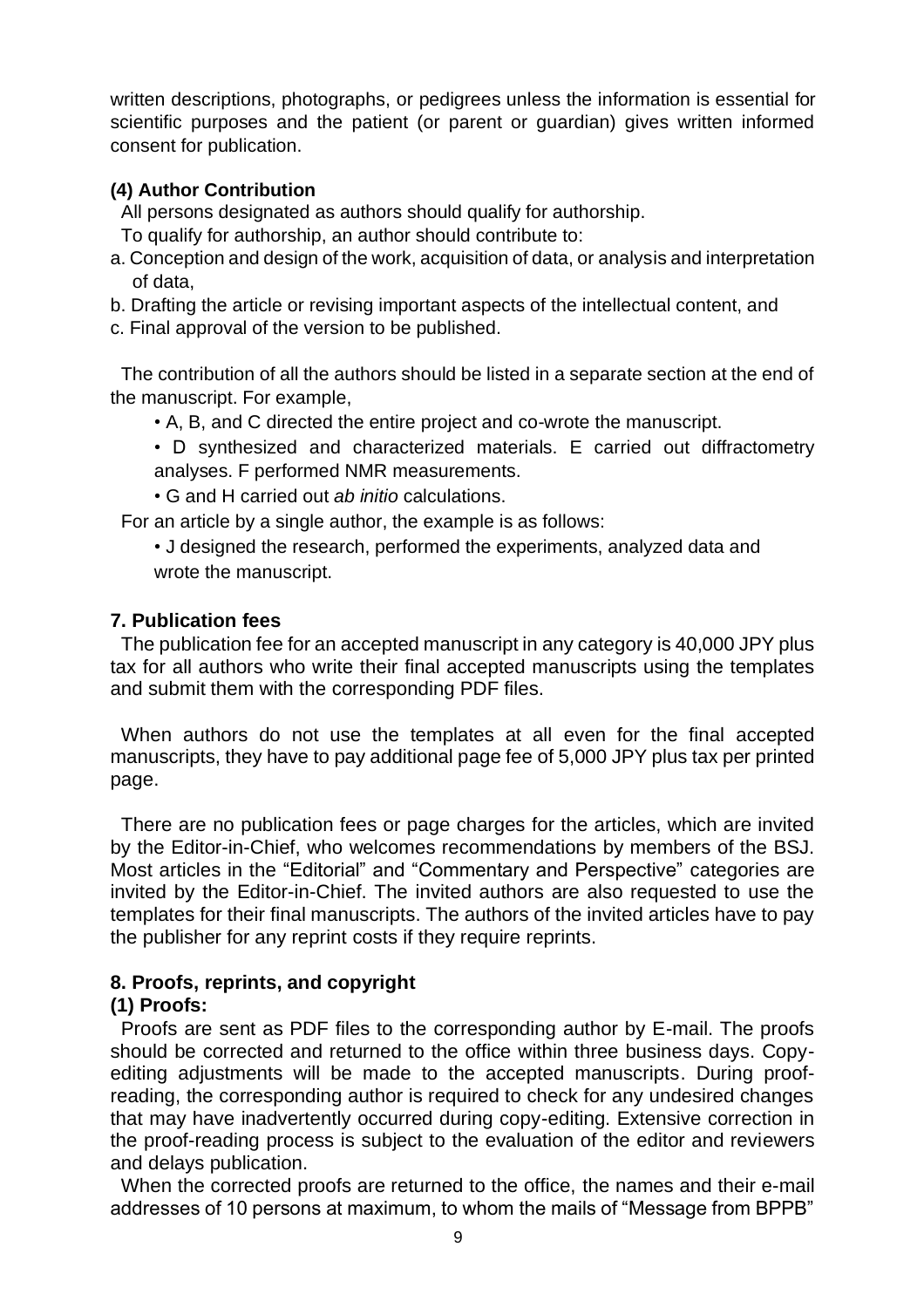will be sent, are requested so as to announce the publication of the article by the office.

## **(2) Reprints:**

Reprints may be ordered at cost by returning the order form provided with the proofs. Costs for color pages will be charged to the author.

## **(3) Copyright:**

Papers published in BPPB become the permanent property of the BSJ. Authors retain the right to use their original photographs and figures in their own review articles. Authors also retain the right to use their article in their scientific careers by including the published article in, for instance, a dissertation or a postdoctoral qualification, provided acknowledgement is given to the original source of the publication.

All articles in this journal published after Dec 2017 are licensed under a Creative Commons BY-NC-SA 4.0 license. When anybody including the authors want to use any materials in each article in BPPB for commercial purposes, except for using them in his or her own review articles, reprint permission from the BPPB office is necessary. In that case, please request the "Form to Reprint Permission" to the BPPB office.

#### <span id="page-9-0"></span>**9. Corrections and retraction policy**

Corrections are published if the publication record is seriously affected. Amendments are published as an "Erratum", "Corrigendum", "Addendum" or "Retraction". BPPB reserves the right to remove articles. This will only occur where the article is clearly defamatory, or infringes others' legal rights, or where the article is, or there is good reason to expect it will be, the subject of a court order, or where the article, if acted upon, may pose a serious health risk.

#### **(1) Errata**

Errata concern the amendment of mistakes introduced by the journal in editing or production, including errors of omission such as failure to make factual proof corrections requested by authors within the deadline provided by the journal and within journal policy. Errata are generally not published for simple, obvious, typing errors, but are published when an apparently simple error is significant (for example, a Greek mu for an 'm' in a unit, or a typing error in the corresponding author's E-mail address).

#### **(2) Corrigenda**

Corrigenda submitted by the original authors are published if the scientific accuracy or reproducibility of the original paper is compromised. All authors must sign corrigenda submitted for publication.

#### **(3) Addenda**

Addenda are judged on the significance of the addition to the interpretation of the original publication. Addenda do not contradict the original publication, but if the authors inadvertently omitted significant information available to them at the time, this material will be published as an addendum after peer review.

#### **(4) Retractions**